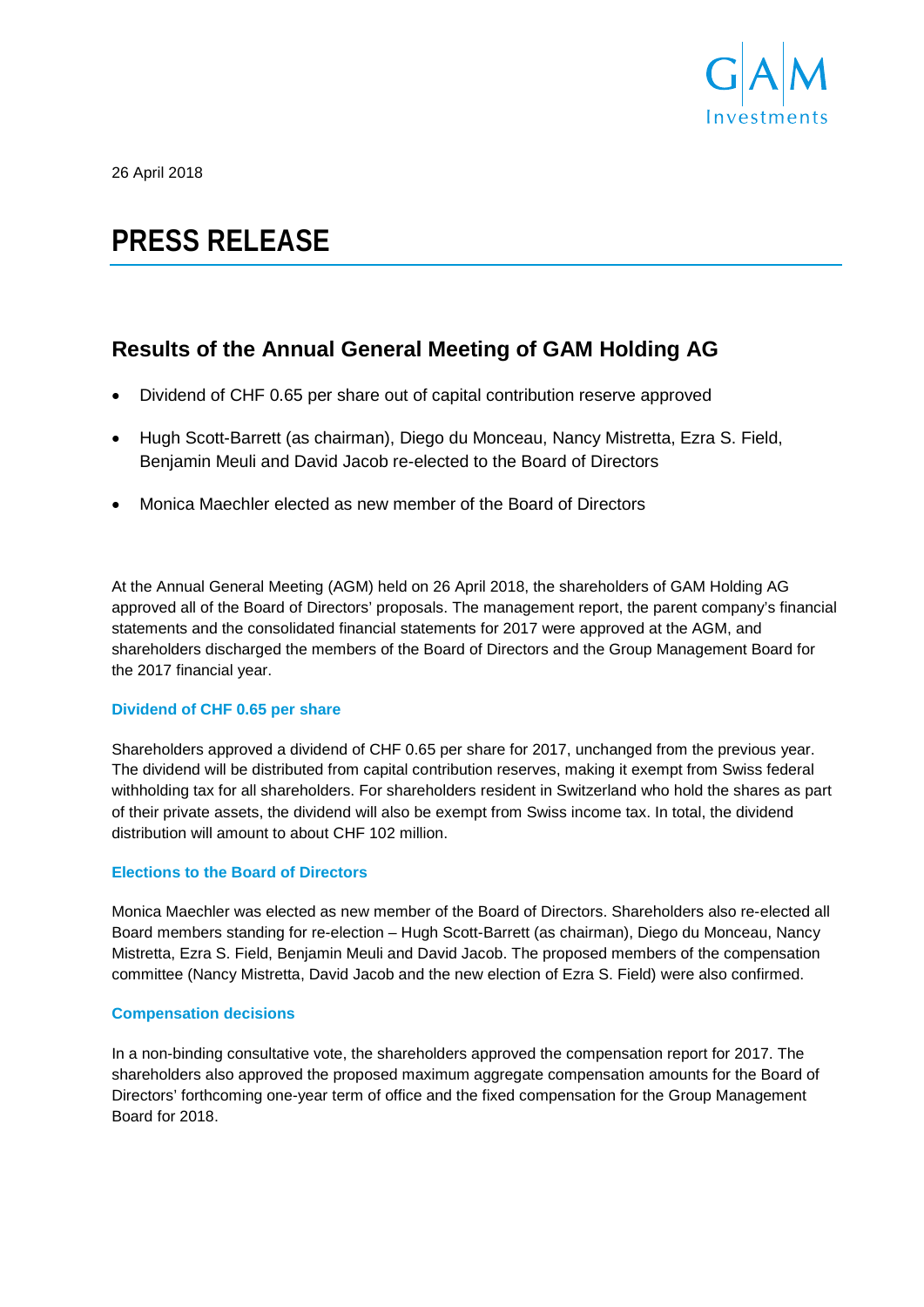Shareholders approved variable compensation of the Group Management Board for the 2017 financial year, as well as the change in the Articles of Incorporation to allow for retrospective approvals of variable compensation.

Chairman Hugh Scott-Barrett said: "We are committed to ensuring the alignment of remuneration with the long-term performance of our business and shareholder interests, while focusing on transparency and sound risk management. We introduced extensive changes to the Group's compensation policies and structures in 2017 following a comprehensive review in consultation with shareholders. Since the publication of the compensation report last month, we have received a number of suggestions with regard to further potential improvements, which the compensation committee will consider carefully."

## **Authorised capital**

Shareholders also approved the renewal of authorised capital equal to 10% of GAM Holding AG's share capital for another two years. The Board of Directors was given the authorisation to increase the share capital at any time until 26 April 2020 by issuing a maximum of 15,968,240 fully paid registered shares with a par value of CHF 0.05 each. Of these 15,968,240 registered shares, the Board is authorised to restrict or withdraw the pre-emptive rights of the existing shareholders with respect to a maximum of 7,984,120 registered shares and allocate such rights to third parties in certain cases.

Further information relating to the AGM of GAM Holding AG, including the voting results on all agenda items, can be found at [www.gam.com/agm2018.](http://www.gam.com/agm2018)

#### **Forthcoming events:**

| 30 April 2018          | Ex-dividend date                     |
|------------------------|--------------------------------------|
| 2 May 2018             | Dividend record date                 |
| 3 May 2018             | Dividend payment date                |
| 31 July 2018           | Half-year results 2018               |
| <b>23 October 2018</b> | Interim management statement Q3 2018 |

#### **For further information please contact:**

| Media Relations:       | Investor Relations:    |
|------------------------|------------------------|
| Elena Logutenkova      | Patrick Zuppiger       |
| T +41 (0) 58 426 63 41 | T +41 (0) 58 426 31 36 |

Visit us at: [www.gam.com](http://www.gam.com/) Follow us on[: Twitter](https://twitter.com/gaminsights) and [LinkedIn](https://www.linkedin.com/company/gam?trk=company_logo)